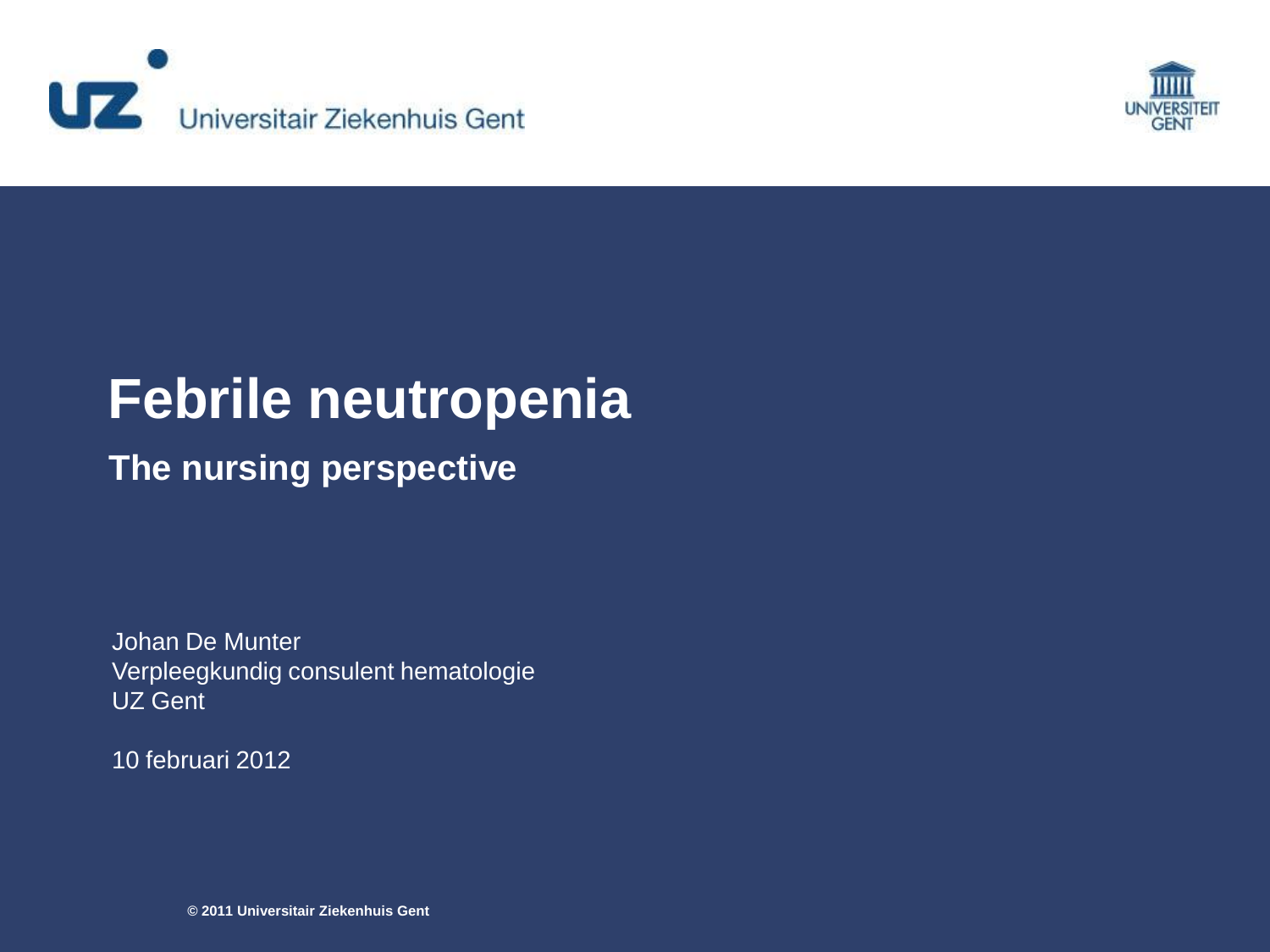



The nursing perspective

### **Content**

- •What?
- Risk assessement
- Practice guidelines
- Prevention of infection
- Patient education
- Nursing care
- Take home massage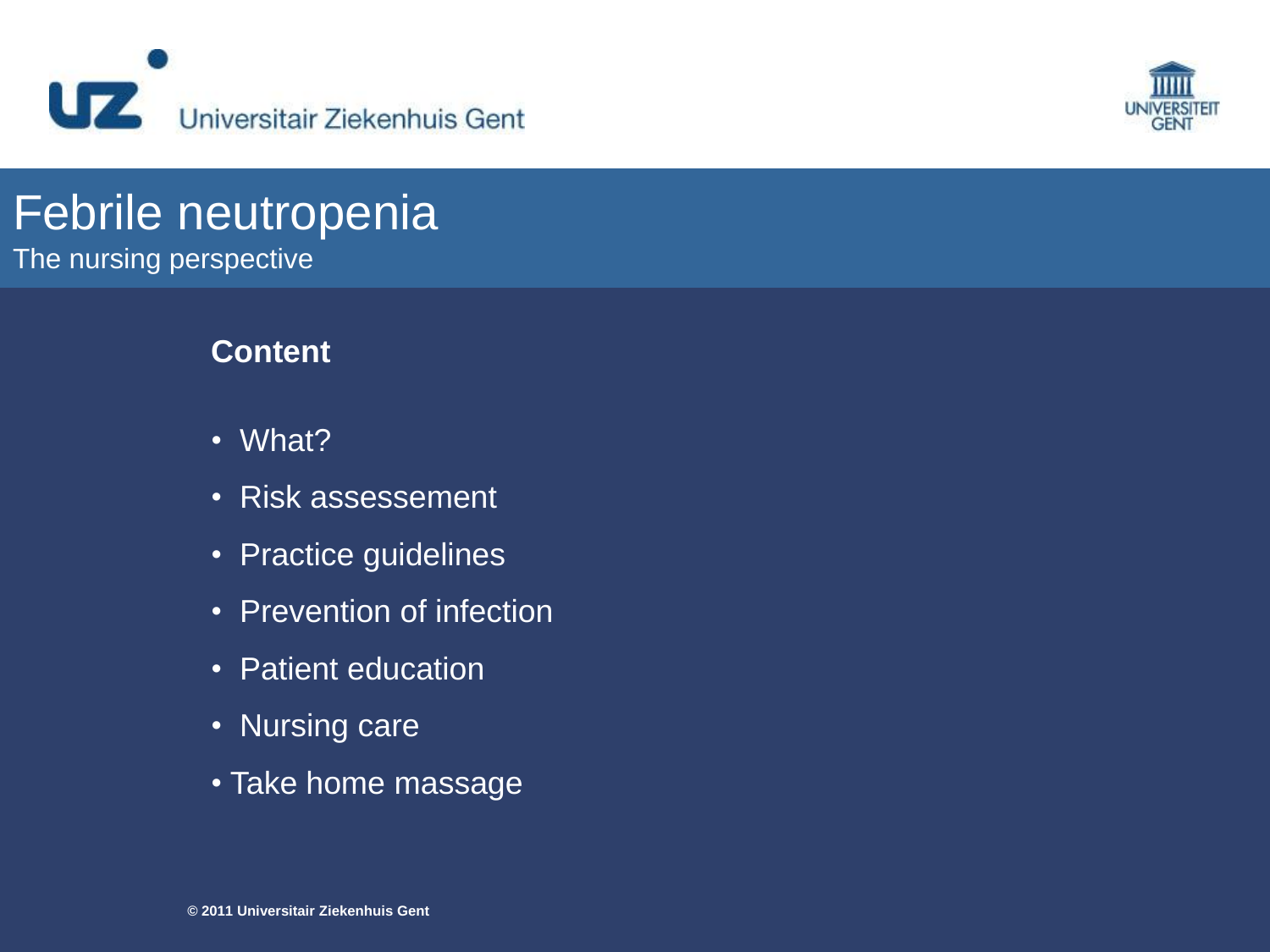



The nursing perspective

### *What:*

*Patients marked by*

- *fever of 38°C of higher*
- *have a cold chill*
- *absolute neutrophil count (ANC) lower than 500/mm³.*

### *Who is at risk:*

*All patients receiving myelosupressive chemotherapy*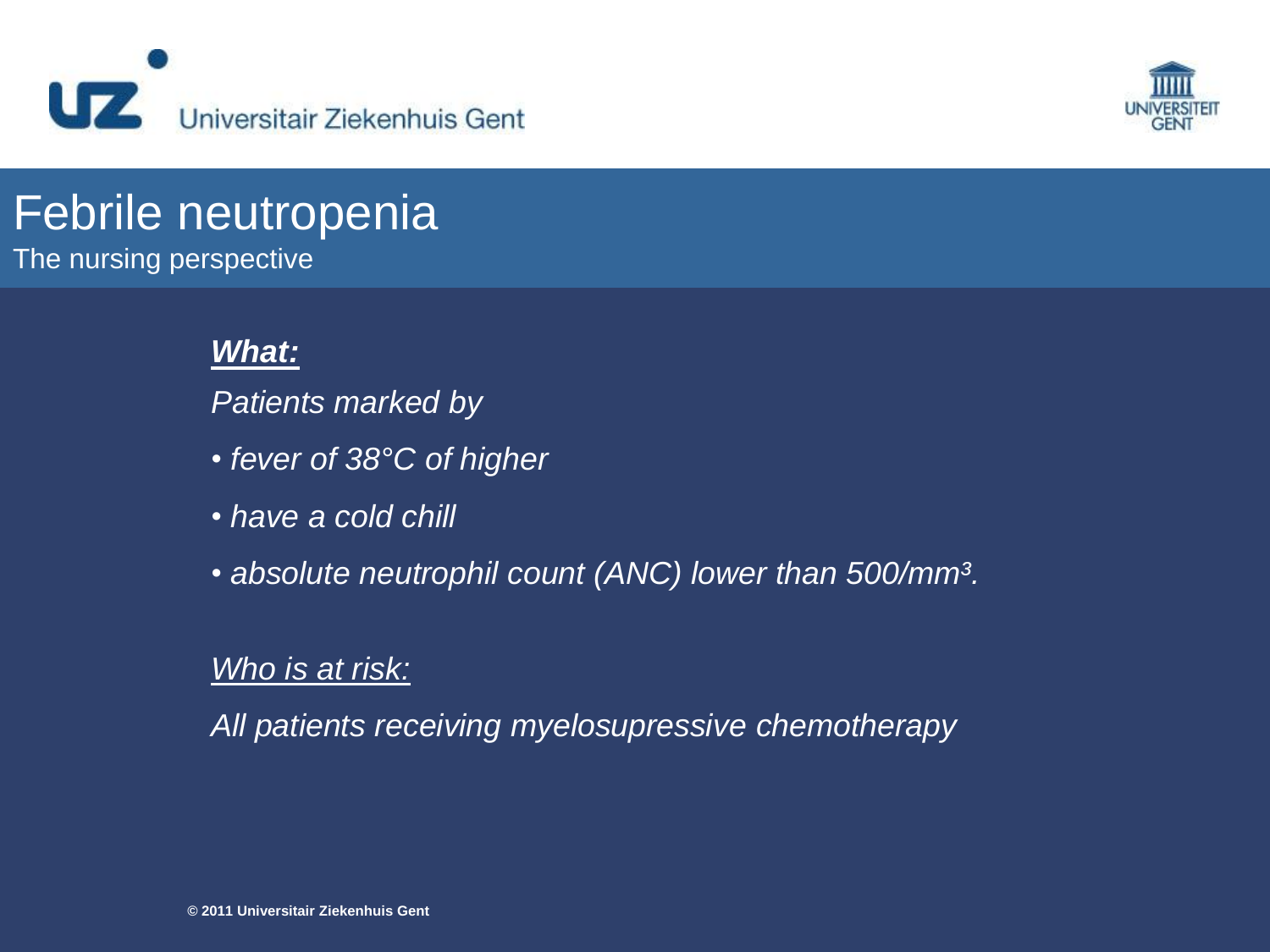



### Febrile neutropenia The nursing perspective

### Is a **life-threatening emergency**.

- About 70%-75% of deaths from acute leukemia
- About 50% of deaths in patients with solid tumors are related to infection secondary to neutropenia (*Nirenberg, Mulhearn, Lin, and Larsen 2004).*

### Complications of febrile neutropenia often result**:**

- in chemotherapy dose reductions
- in therapy delays
- can compromise treatment outcomes *(Crawford et al.,2008; Lyman, Dale, &*

*Crawford, 2003; Lyman, Dale, Friedberg, Crawford, & Fisher, 2004).*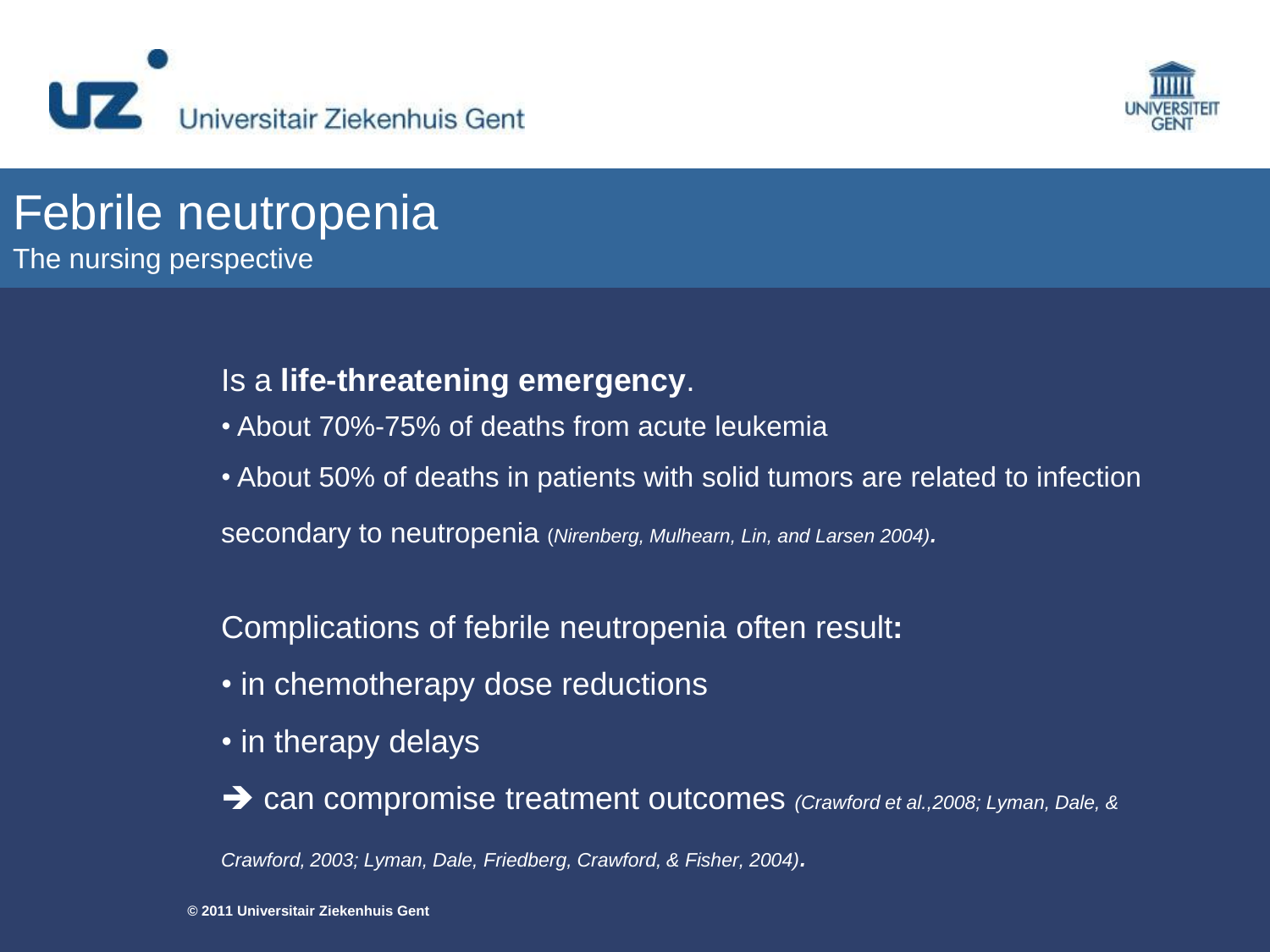



The nursing perspective

### *Risk Assessement*

### *Risk models:*

- *To predict outcomes who develop FN.*
- *Enable to identify the severity of FN.*

### **Risk factors:**

 $\rightarrow$  Factors associated with increassed risk for FN.

- Treatment related.
- Patient related.
- Cancer related.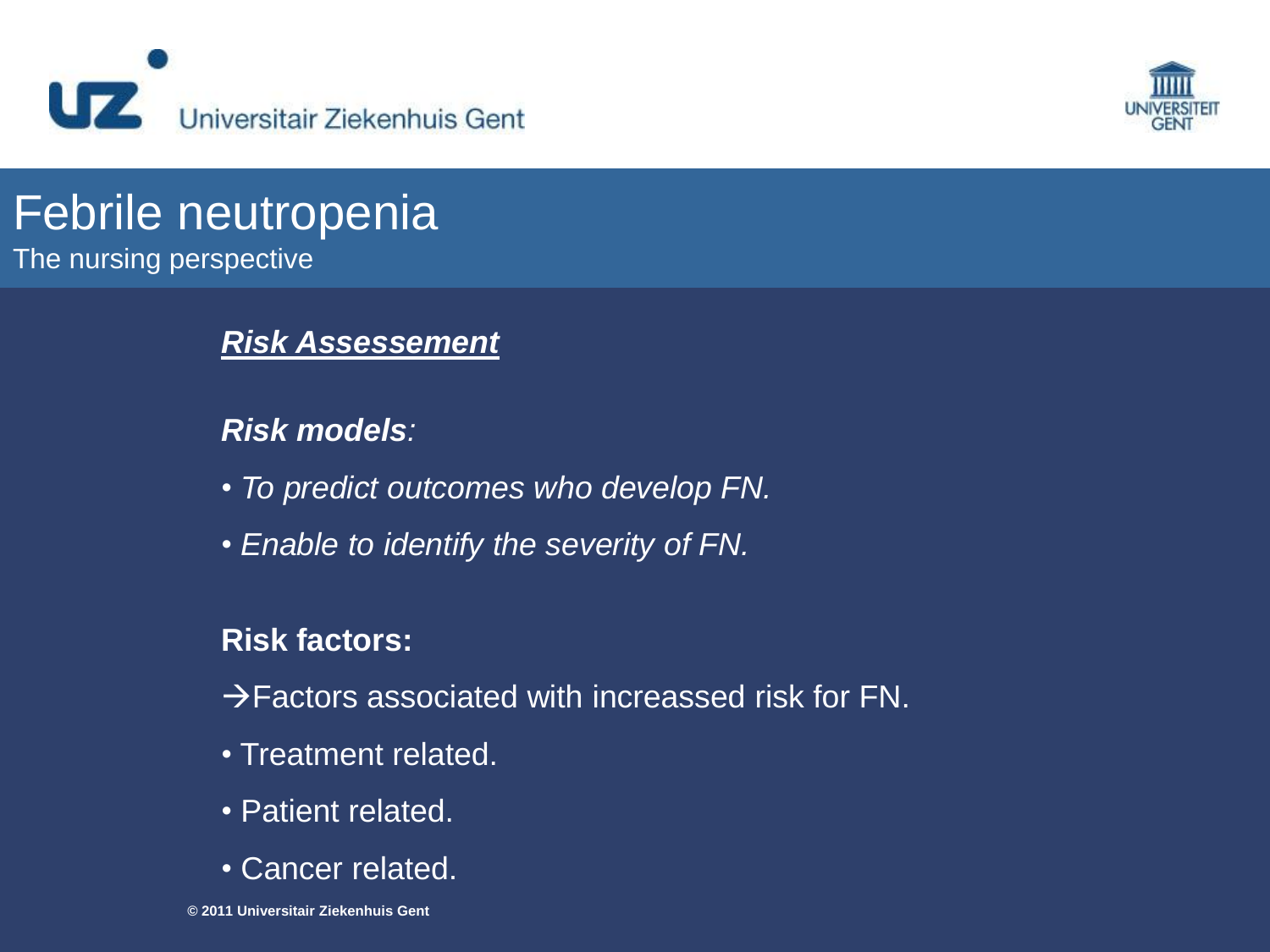



The nursing perspective

#### **Multinational Association of Supportive Care** in Canger Risk Score Tool for Febrile Neutropenia

| <b>Dimension</b>                                | <b>Definition</b>                                                                   | <b>Points Assigned</b>                             |
|-------------------------------------------------|-------------------------------------------------------------------------------------|----------------------------------------------------|
| <b>Burden of illness</b>                        | Range from moribund to ab-<br>sence of signs and symptoms                           | $0 =$ moribund to<br>$5 = no$ signs or<br>symptoms |
| <b>Hypotension</b>                              | Score if absent                                                                     | 5                                                  |
| <b>Chronic obstructive</b><br>pulmonary disease | Score if absent                                                                     | 4                                                  |
| Tumor type                                      | Either solid tumor or hemato-<br>logic malignancy without prior<br>fungal infection | 4                                                  |
| Dehydration                                     | Score if absent                                                                     | 3                                                  |
| <b>Patient location</b>                         | Score if an outpatient                                                              | 3                                                  |
| Age                                             | Score if patient is younger<br>than age 60                                          | 2                                                  |

Note. Higher scores convey a lower risk of complications from febrile neutropenia. In the validation study (Uys et al., 2004), scores of 21 or more reflected lower risk of complications.

Note. Based on information from Klastersky et al., 2000.

#### **Treatment related**

- Previous history of severe neutropenia with similar chemotherapy
- Type of chemotherapy (anthracyclines and platinum-based regimens)
- Planned relative dose intensity greater than 80%
- Preexisting neutropenia or lymphocytopenia
- **Extensive prior chemotherapy**
- Concurrent or prior radiation therapy to marrow-containing bone

#### **Patient related**

- Older age
- Female gender
- Poor performance status
- Poor nutritional status (e.g., low albumin)
- Decreased immune function
- Open wounds or active tissue infection
- Comorbidities
	- Chronic obstructive pulmonary disease
	- Cardiovascular disease
	- Liver disease (elevated bilirubin, alkaline phosphatase)
	- Diabetes mellitus
	- Low baseline hemoglobin

#### **Cancer related**

- Bone marrow involvement with tumor
- Advanced cancer
- Elevated lactate dehydrogenase (lymphoma)

### **Risk Factors for Febrile Neutropenia**

Note. Based on information from Dale, 2006; Djulbrgovic, 2006; Rolston, 2006; Schwartzberg, 2006.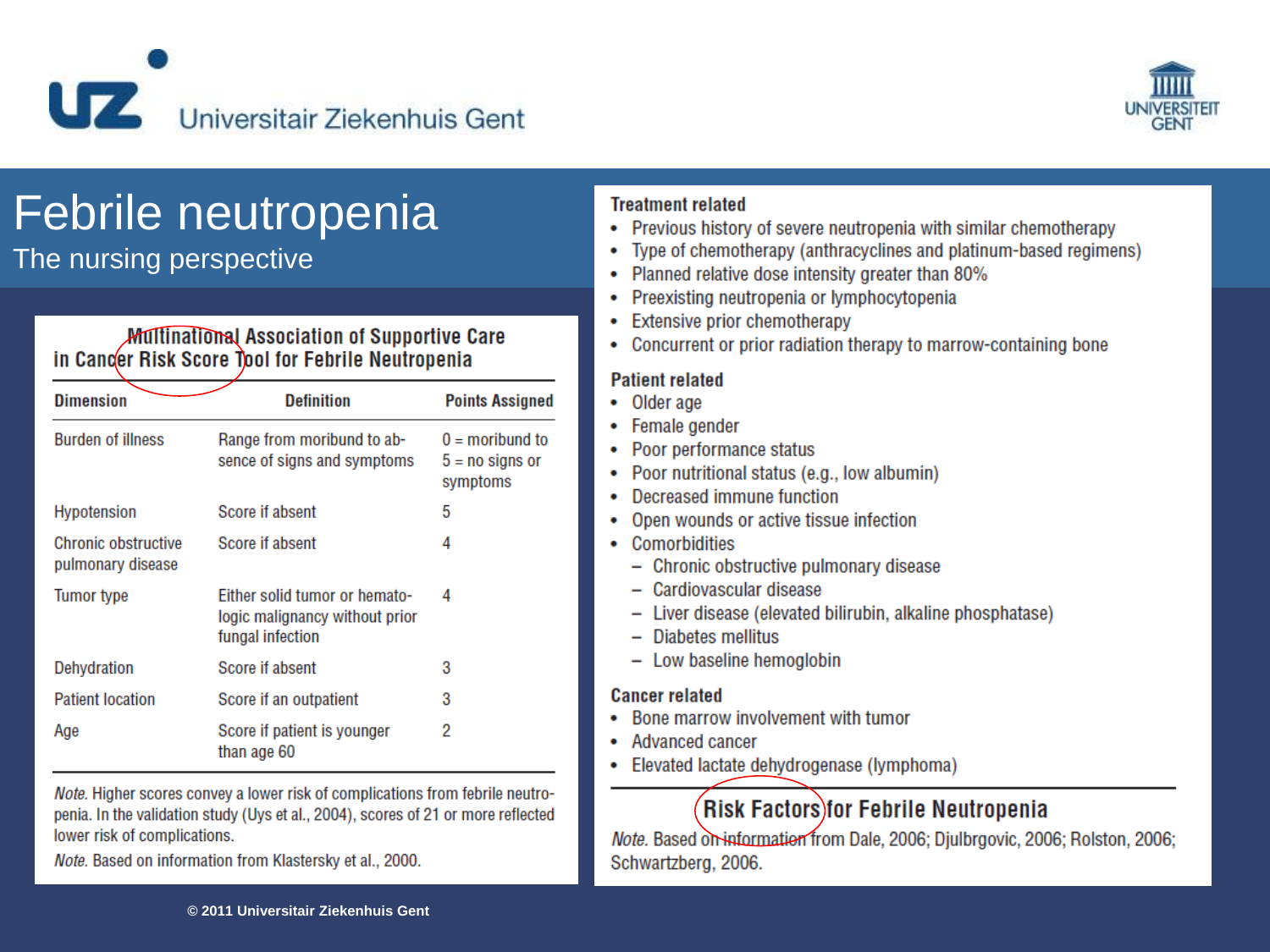



### Febrile neutropenia The nursing perspective

### *Practice Guidelines*

**Several practice guidelines have been developed for FN.** *(Infectious Diseases Society of America, The American Society of Clinical Oncology, NCCN, MASCC and The American Cancer Society)*

The common language:

**THE NEED FOR PROMPT INITIATION OF ANTI-INFECTIVE** THERAPY (*Van Vliet M., et al, 2011)*

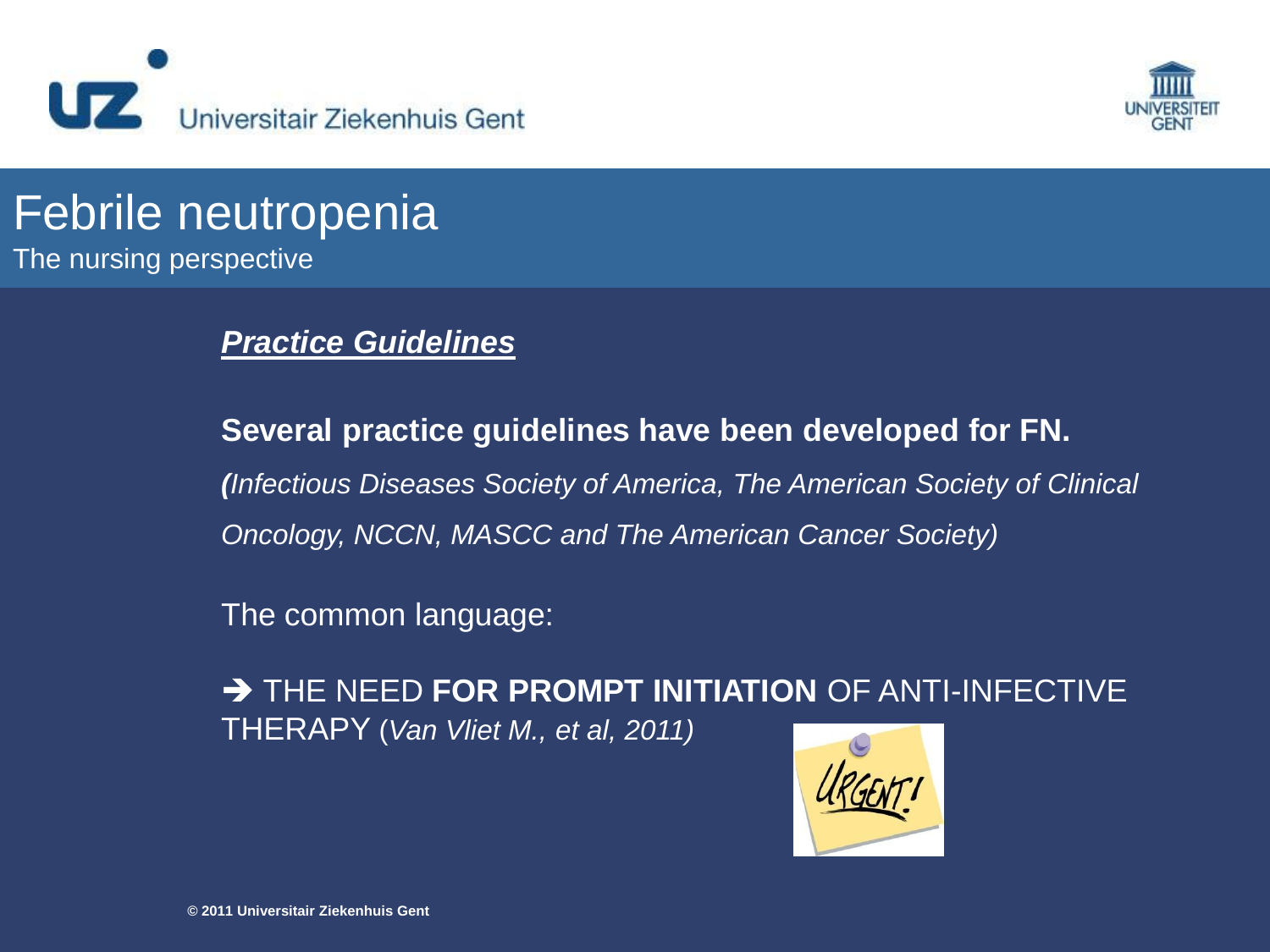



The nursing perspective

### *Prevention of infection*

Is identified as a nursing-sensitive patient outcome measure by the Oncology Nursing Society (ONS).

### **Interventions at the highest level of recommendation:**

- Hand hygiene with soap and water of alcohol-based rubs.
- Gown by caring for pt with respiratory secretions.
- Closed windows in healthcare facilities.
- Restrictions for visitors with respiratory symptoms

*http://www.cdc.gov/*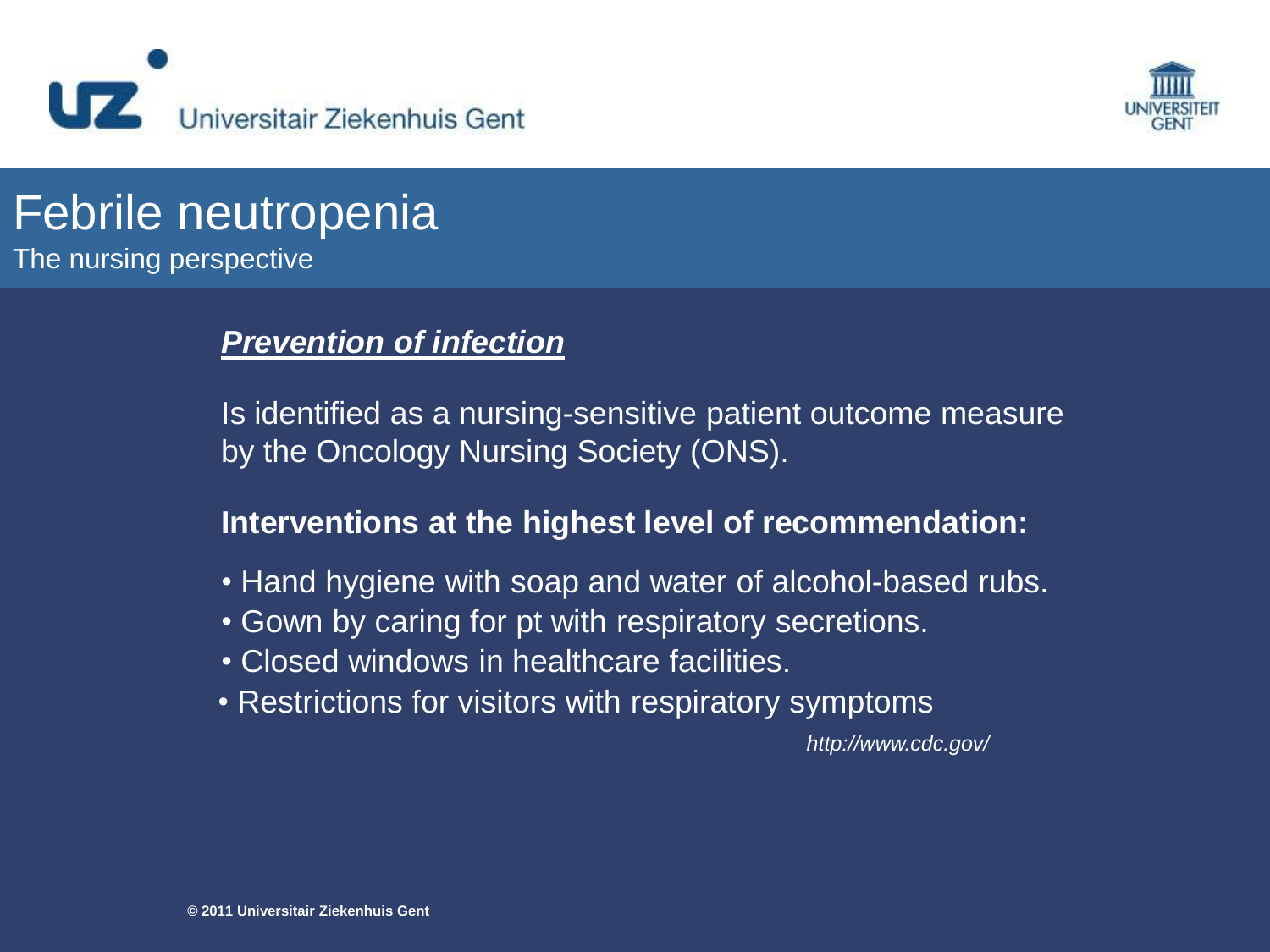



The nursing perspective

### *Prevention of infection*

Effectiveness **has not yet been established** for serveral nursing interventions frequently delivered such as:

- **When entering the room of a neutropenic pt, routine use**
	- gowns
	- gloves
	- masks
- **Diet modification**
- **Laminar airflow** for preventing infection in patients with cancer *(Hayes-Lattin et al. , 2005)*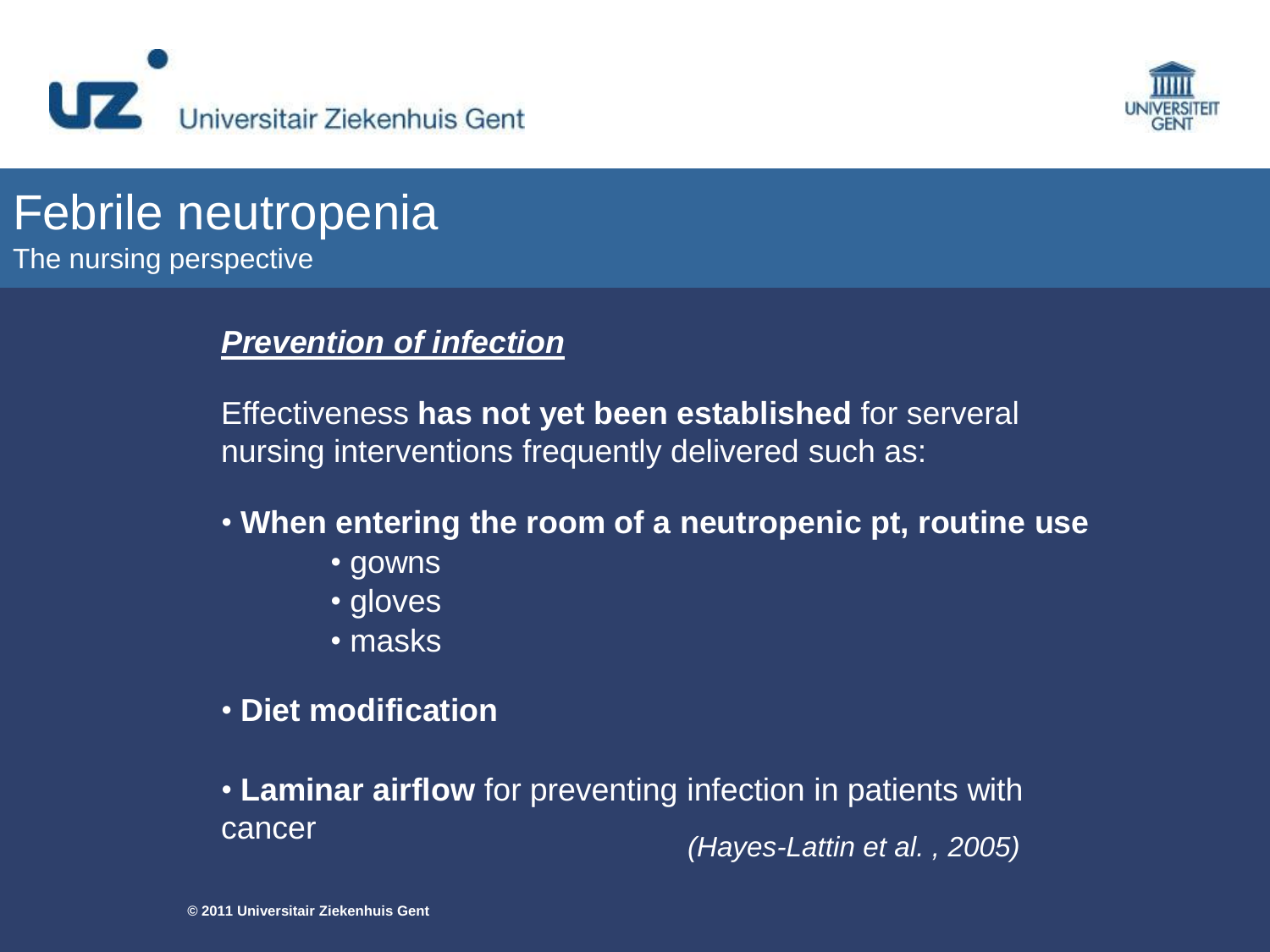



The nursing perspective

### *Prevention of infection*

The findings can help focus attention on interventions with maximum benefit to patients!

#### **eg.**

instead of strict enforcement of isolation procedures for inpatients

nurses can ensure that patients and families properly demonstrate **good hand hygiene**



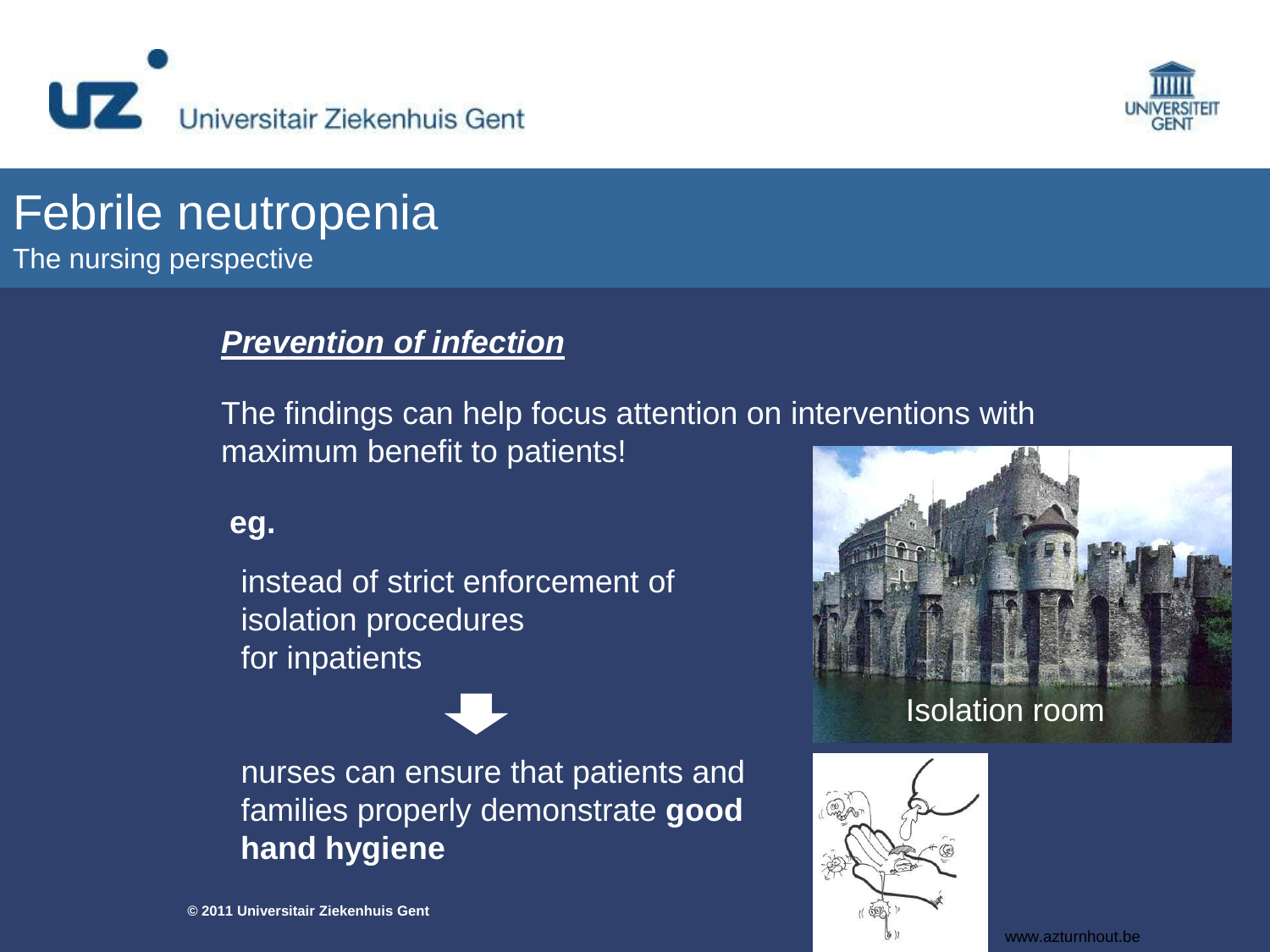



The nursing perspective

### *Patient education*

Oncology nurses play a vital role in providing chemotherapy side-effect education to:

- patients
- their caregivers

Patient education includes teaching about:

- the potential of neutropenia
- the consequences of neutropenia
- preventive measures to decrease the risk of infection
- signs and symptoms of infection
- what to do when signs and symptoms occur

*(Nirenberg, A., et al. , 2006)*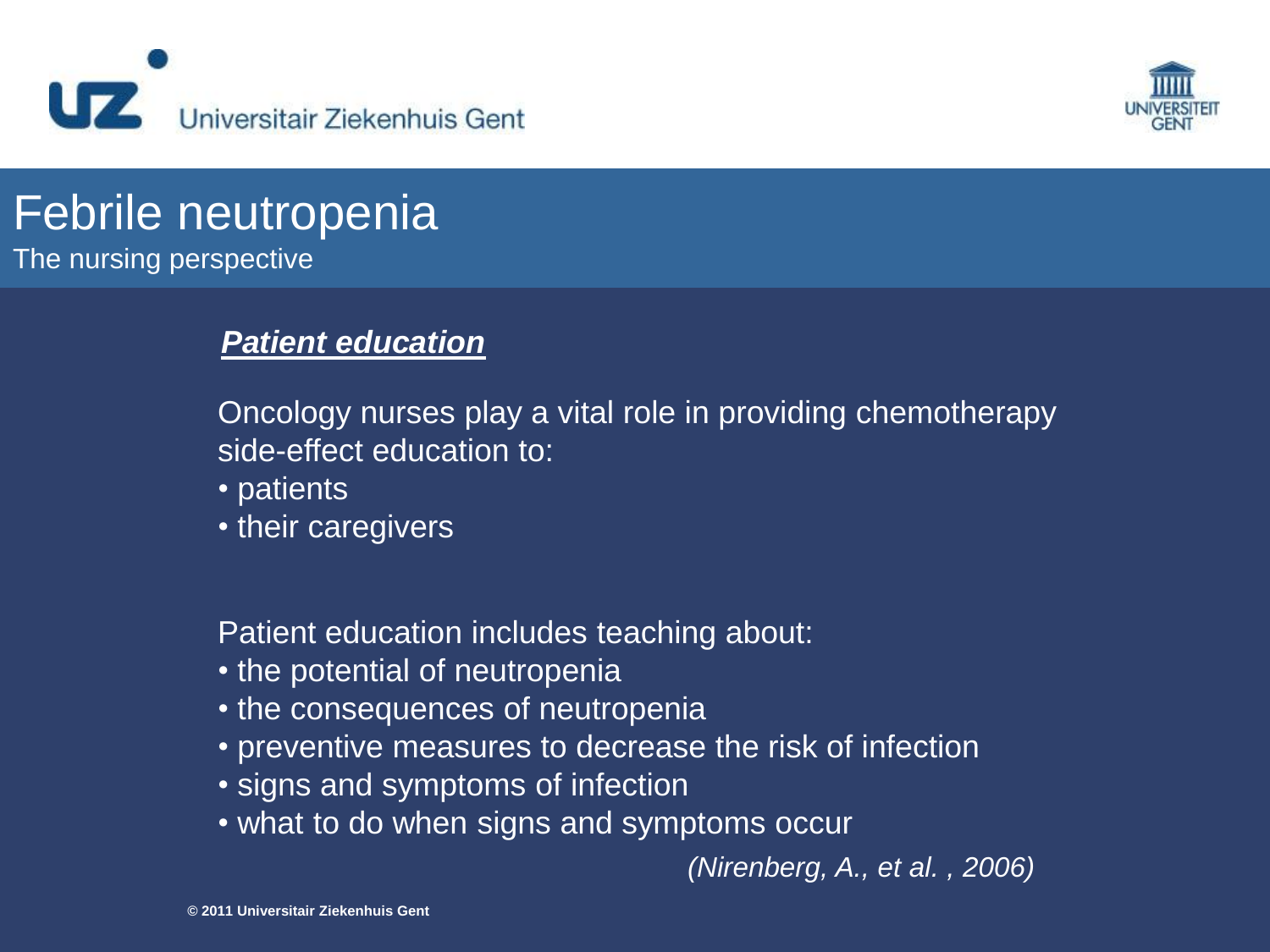



The nursing perspective

### *Patient education*

However!

Wide variations exist in what patients are taught, and few evidence-based protocols are available to guide nursing practice and patient education in this area.

### Although!

National patient guidelines and educational materials have been produced by the American Cancer Society and NCCN (2006), the American Society of Clinical Oncology (2006), and the Wellness Community, not all are evidence based.

 $\rightarrow$  suggestions for preventing infection.

*(Nirenberg, A., et al. , 2006)*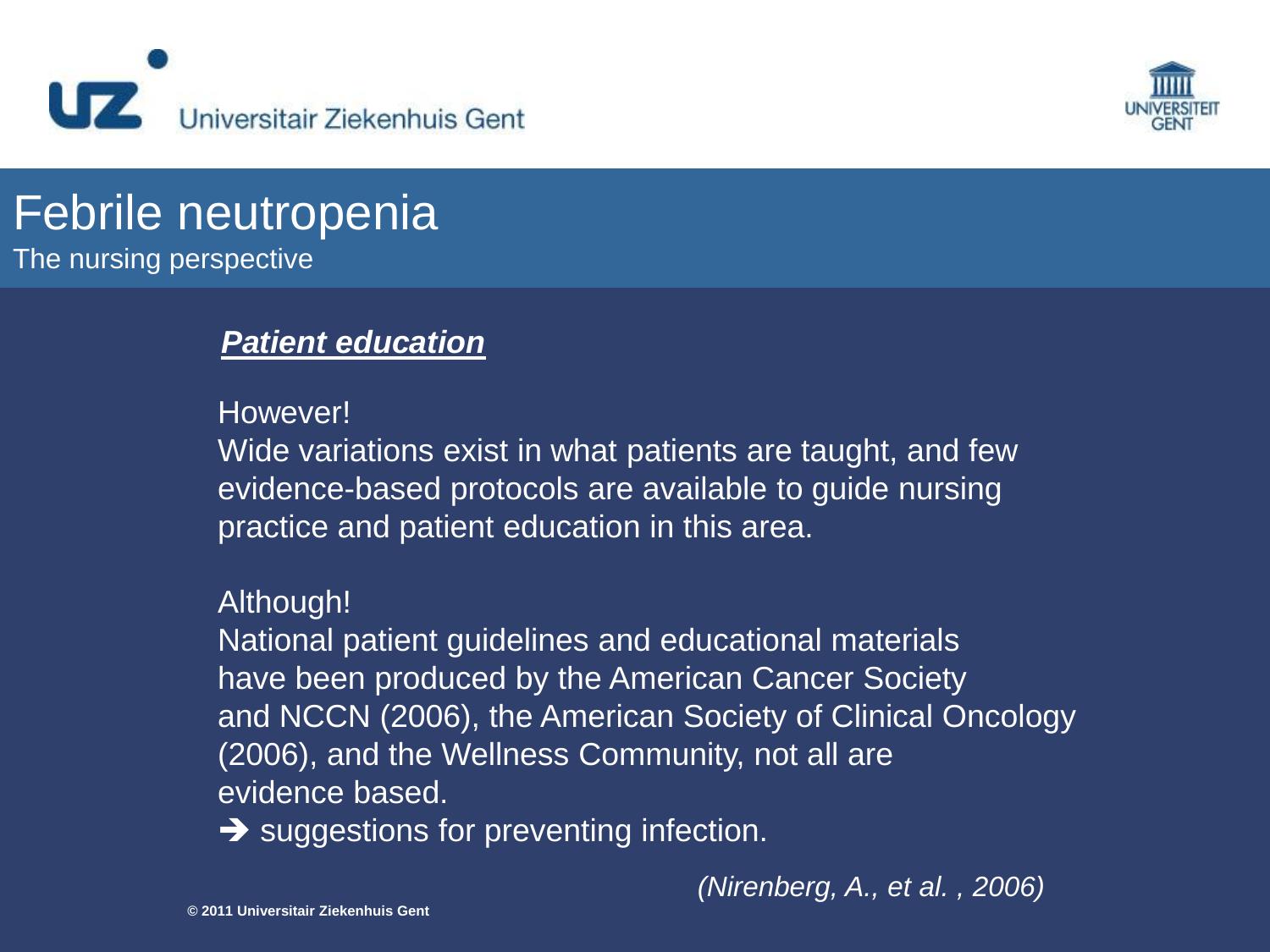



The nursing perspective

### *Patient education*

Eg. What should nurses teach patients about temperature?



report a temperature of 100.5°F or greater (American Cancer Society & NCCN, 2006; American Society of Clinical Oncology, 2006; Wellness Community, n.d.)?

single oral temperature reading higher than 100.9°F or an oral temperature higher than 100.4°F that lasts for more than an hour) (Hughes et al., 2002) defined by NCCN(2005) and the Infectious Diseases Society of America

#### **→ Need for uniform information!**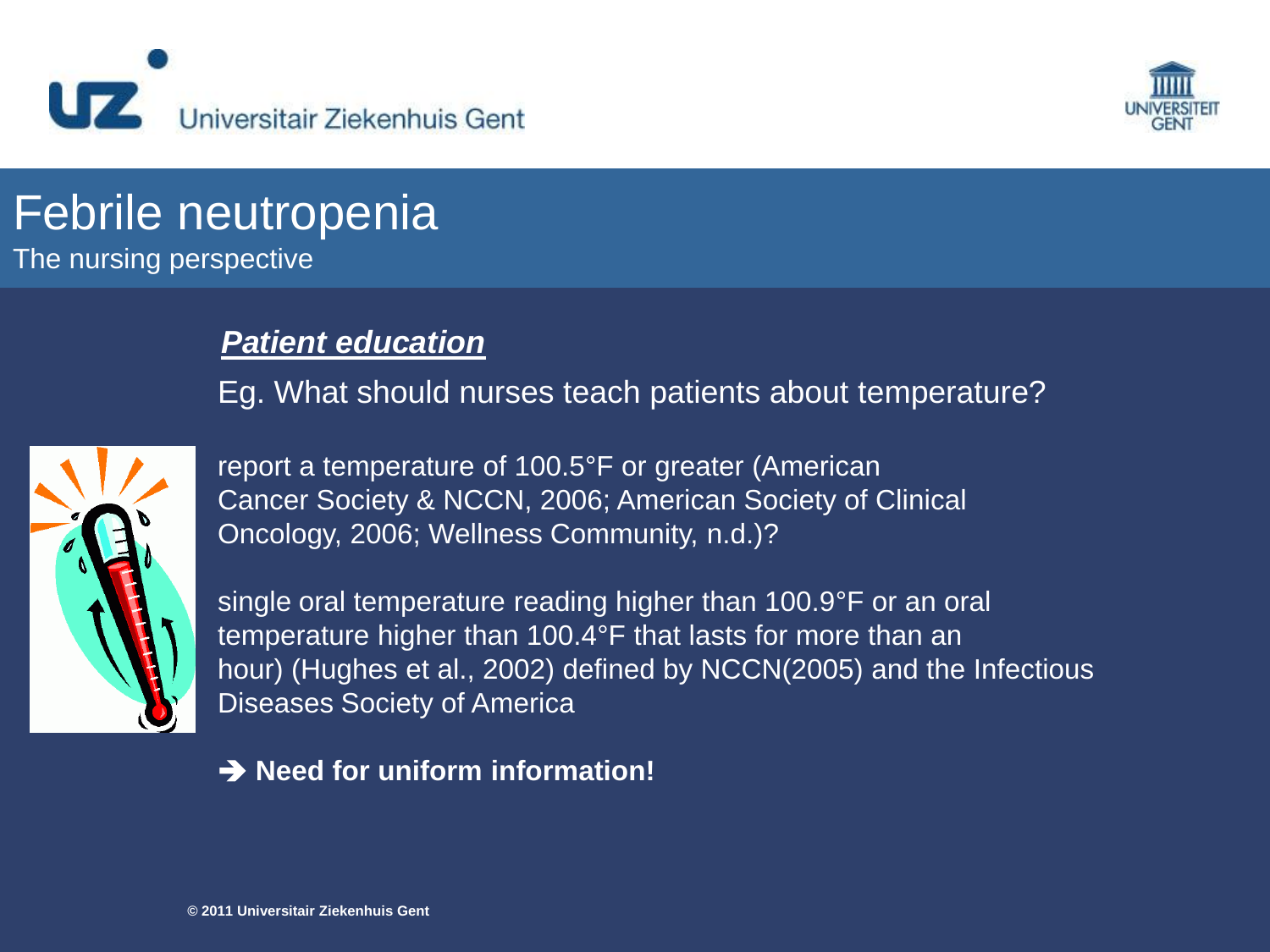



The nursing perspective

## **NURSING CARE OF PATIËNTS WITH FN**

### *Assessement :*

- General condition
- Complaints / symptoms (patient behavior)
- Timing of last chemotherapy treatment
- Current medications
- Comorbid diseases

Patients treated in the early stages have a good chance of survival. Once in the late stages there is an 80% chance of death! *http://www.sussexcancer.nhs.uk/home/*

**© 2011 Universitair Ziekenhuis Gent**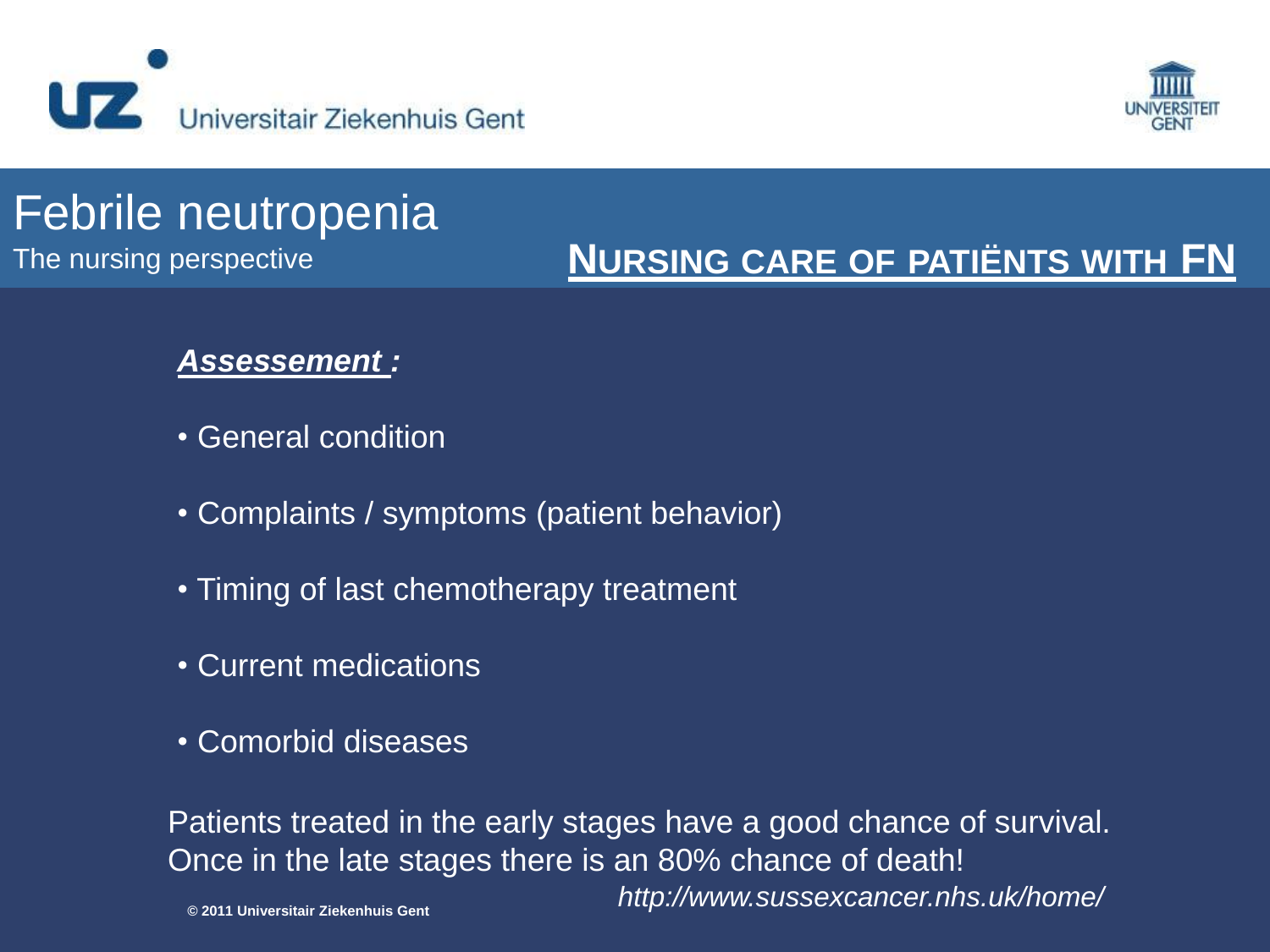



The nursing perspective

### **NURSING CARE OF PATIËNTS WITH FN**

### *Clinical examination :*

• Vital signs: Blood pressure, heart rate, breathing, t °, saturation, diuresis

- Check skin and possibly skin defects (dressings always open it!)
- Oral inspection

• Control catheter insertion point ! Often only minimal redness, sensitivity, swelling, .. Cave! with blocked catheter: infected clot

• Control of anal region. DO NOT measure rectal examination or rectal temperature  $\rightarrow$  introduction wounds, risk surinfections, bleeding, ...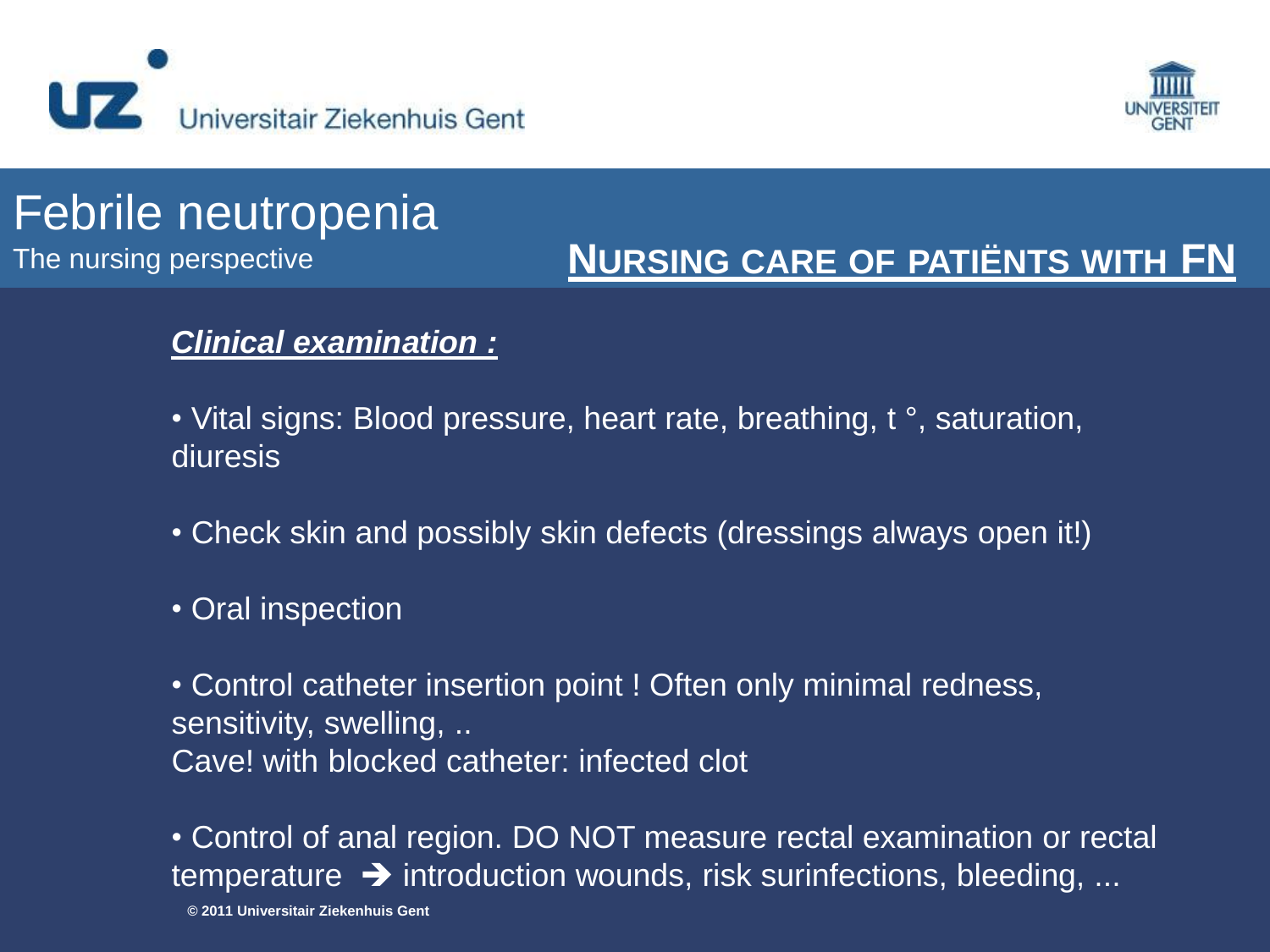



The nursing perspective

### **NURSING CARE OF PATIËNTS WITH FN**



#### http://www.sussexcancer.nhs.uk/home/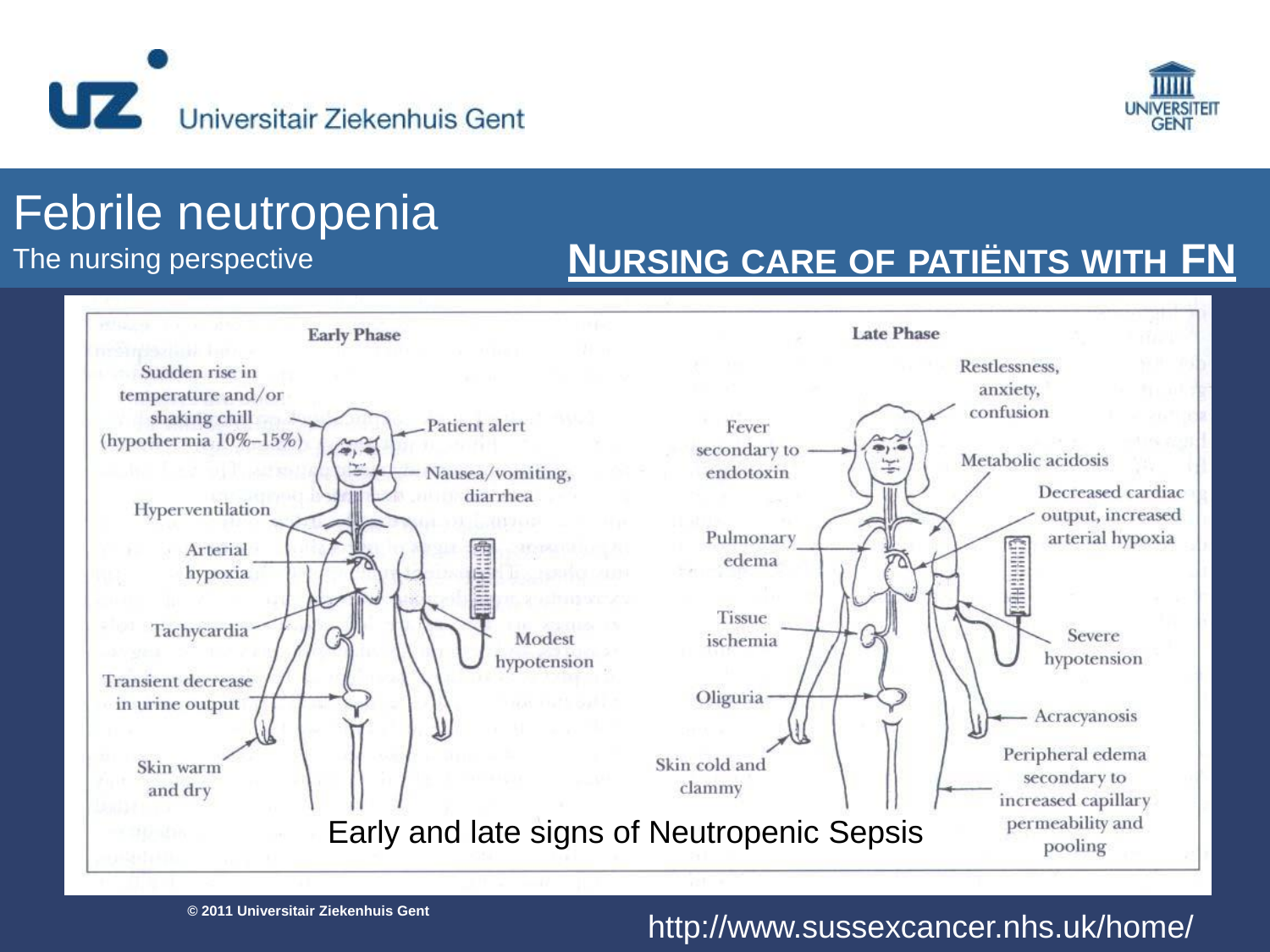



The nursing perspective

### **NURSING CARE OF PATIËNTS WITH FN**

### Early and late signs of neutropenic Sepsis

|             | <b>Early</b>                          | Late                                             |
|-------------|---------------------------------------|--------------------------------------------------|
| Temp        | ?low grade pyrexia<br>? Shakes/chills | <b>Febrile</b>                                   |
| <b>Skin</b> | Flushed/warm                          | Cold/clammy, mottled<br>skin                     |
| Cardio      | Tachycardia, normal or<br>low BP      | Hypotension, peripheral<br>oedema, DIC           |
| Renal       | Low output                            | No output                                        |
| Pulmonary   | Hyperventilation                      | Pulmonary oedema                                 |
| <b>CNS</b>  | Alert/mild confusion,<br>apprehension | Restless/anxious/<br>confusion/lethargy/<br>coma |
| GI          | Nausea/vomiting/<br>diarrhoea         | Haematemesis/melena/<br>pr bleed                 |

**© 2011 Universitair Ziekenhuis Gent**

### http://www.sussexcancer.nhs.uk/home/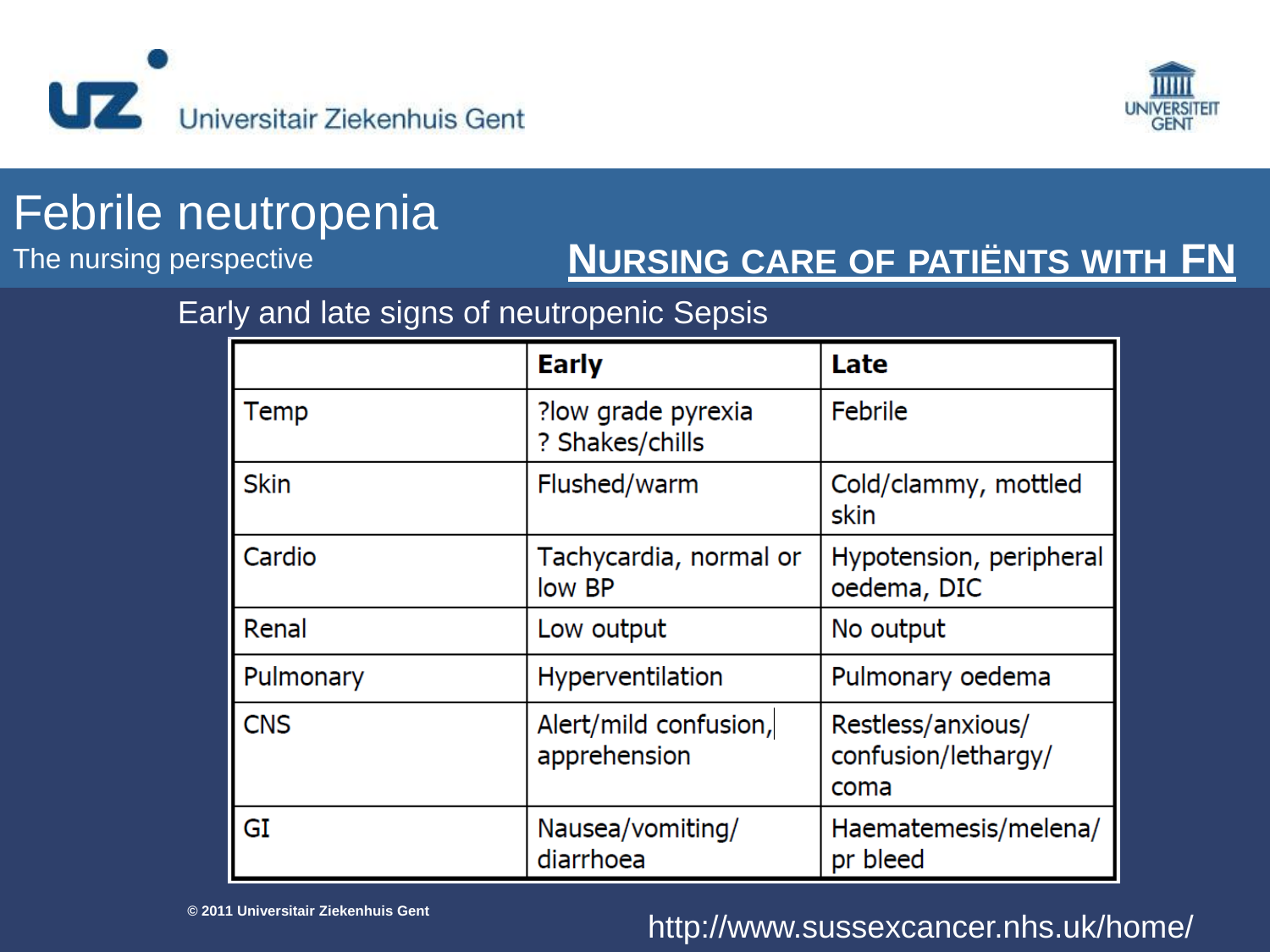



### The nursing perspective **NURSING CARE OF PATIËNTS WITH FN**

### *Cultures:*

- Blood cultures for fever > 38°C Repeat with remaining fever 1x/24 hours At each temperature peak Always at shivering Peripheral and through each lumen of the catheter
- Urine culture
- Throat culture
- Stool culture
- **© 2011 Universitair Ziekenhuis Gent** • Wound culture

**Before the start of AB but may not involve loss of time!**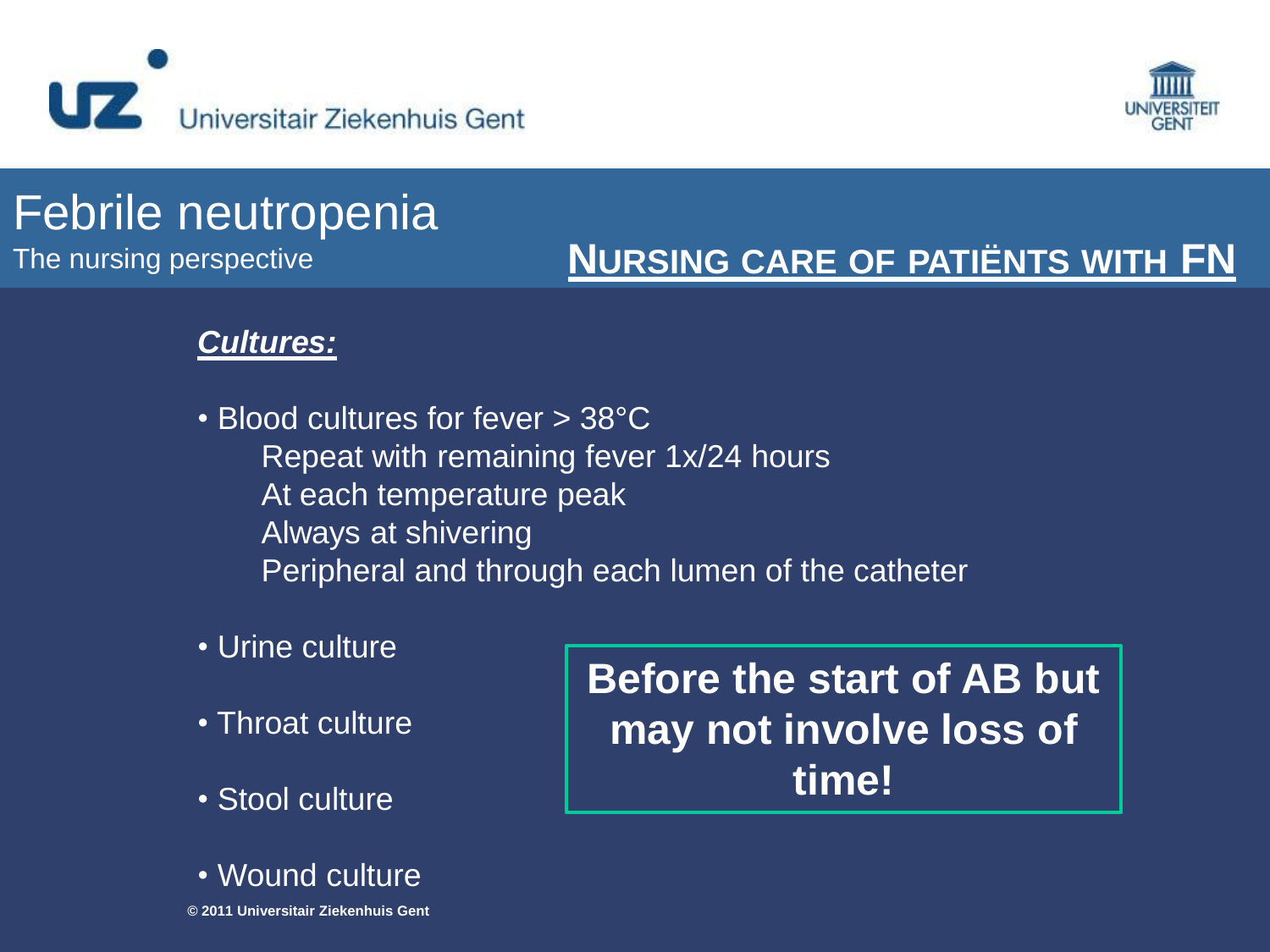



The nursing perspective

# **H.E.A.T**

**H**istory : has patient been on chemo/how long ago? **E**xamine Action: 30 mins for FBC, get Antibiotics prescribed **T**reat : Antibiotics + Fluids within 60 minutes of arrival

### **A Preventable Death - An Educational Film**

http://www.sussexcancer.nhs.uk/home/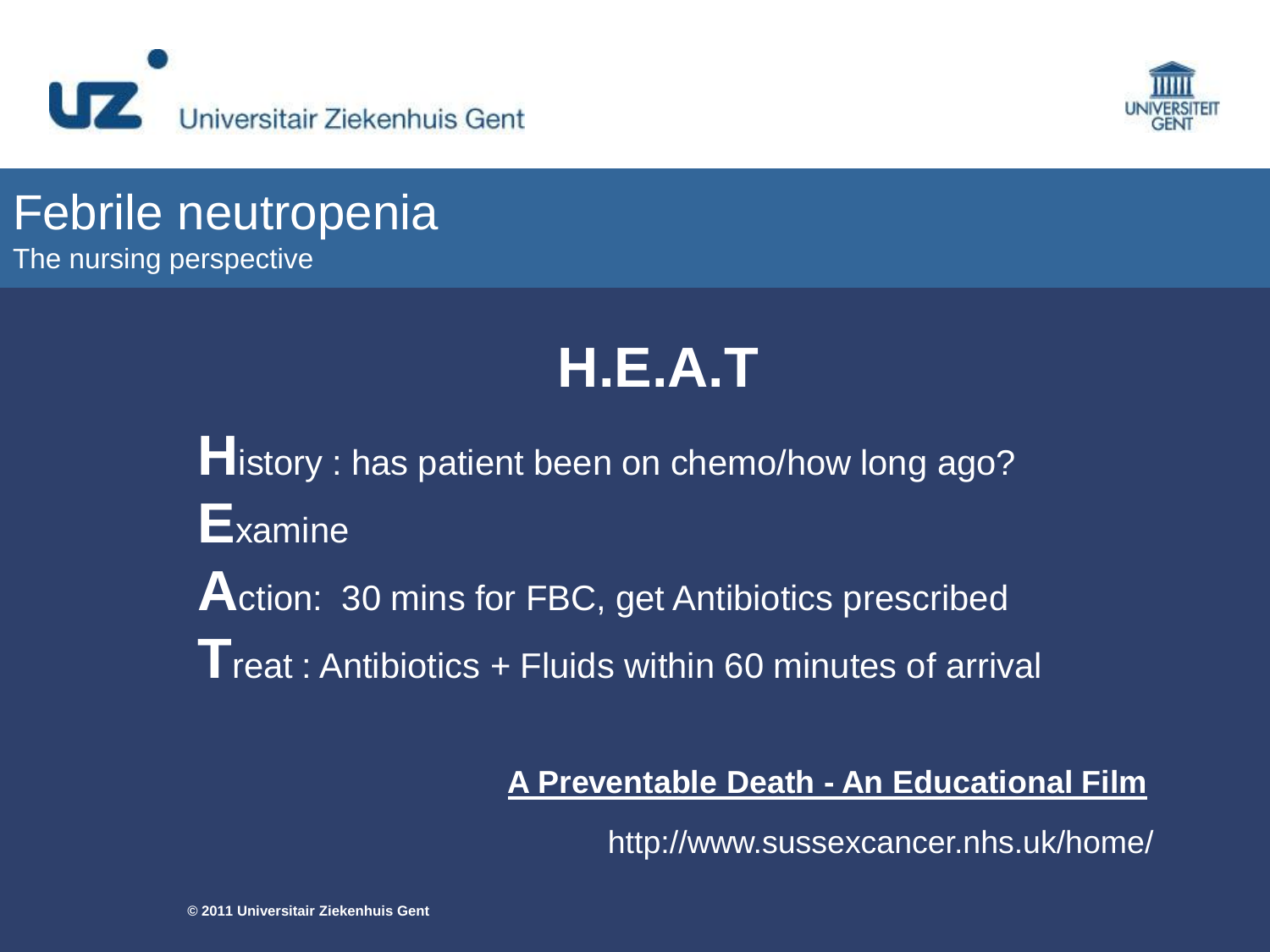



## The nursing perspective Take home message

Collaboration between care providers is an essential factor in the treatment of febrile neutropenia.  $\rightarrow$  **MULTIDISCIPLINARY COLLABORATION** 

Patients with febrile neutropenia in emergency service should be immediately seen to be closely monitored!

Hospitalized haematological patients with fever, should always be evaluated immediately!

The developent of an infection in the presence of neutropenia can be fatal in a matter of hours.  $\rightarrow$  **TIME** 

If not properly managed, neutropenia in the hematology setting can have a devastating effect on quality of life.  $\rightarrow$  **MANAGEMENT**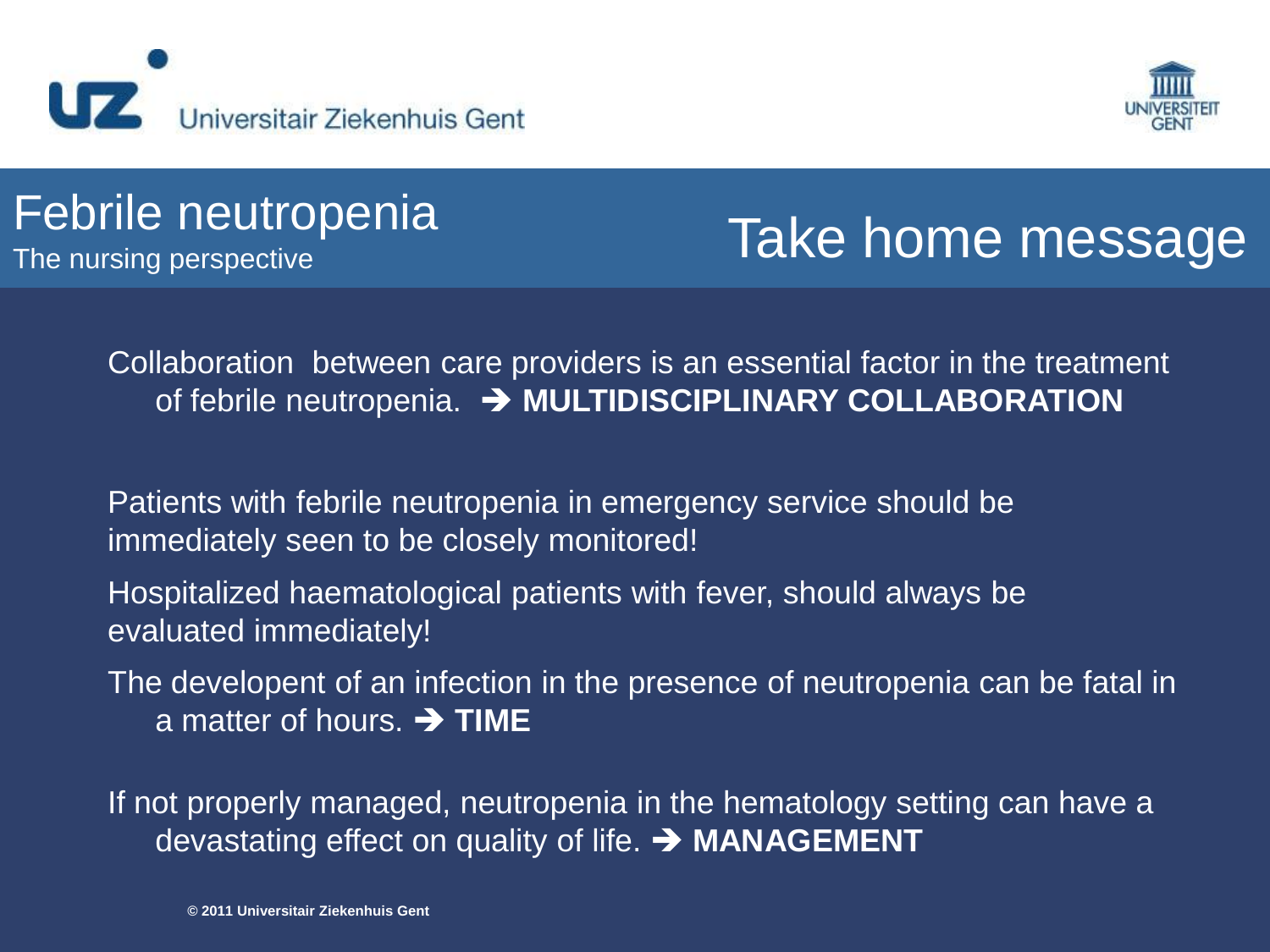



## The nursing perspective Take home message

### Fibrile neutropenia is: **H**istory – **E**xamine – **A**ction – **T**reat



**Rapid diagnosis**, **treatment** and **good nursing care** may stop a **PREVENTABLE DEATH**

**© 2011 Universitair Ziekenhuis Gent**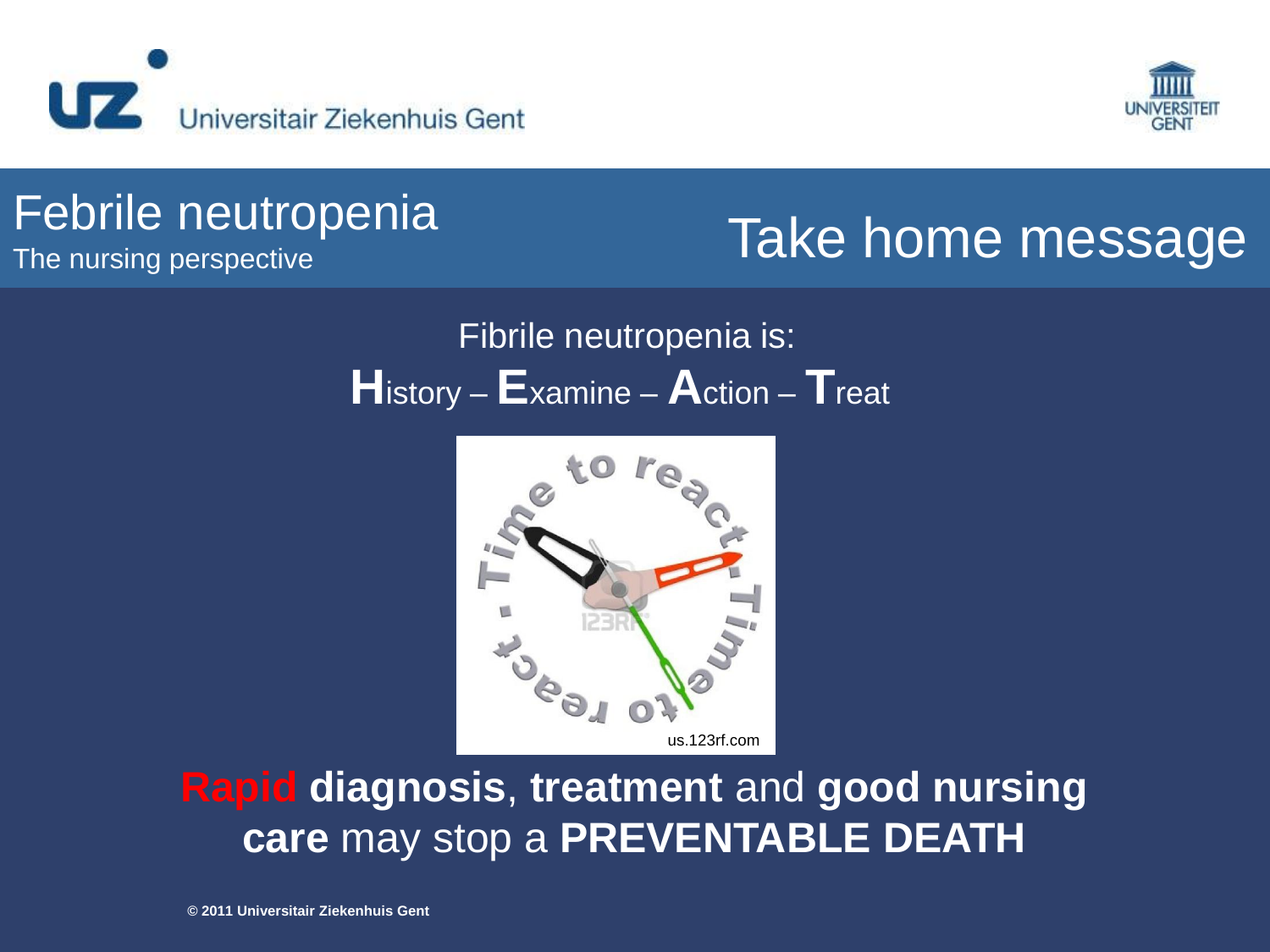



The nursing perspective

Thank you!

Questions?